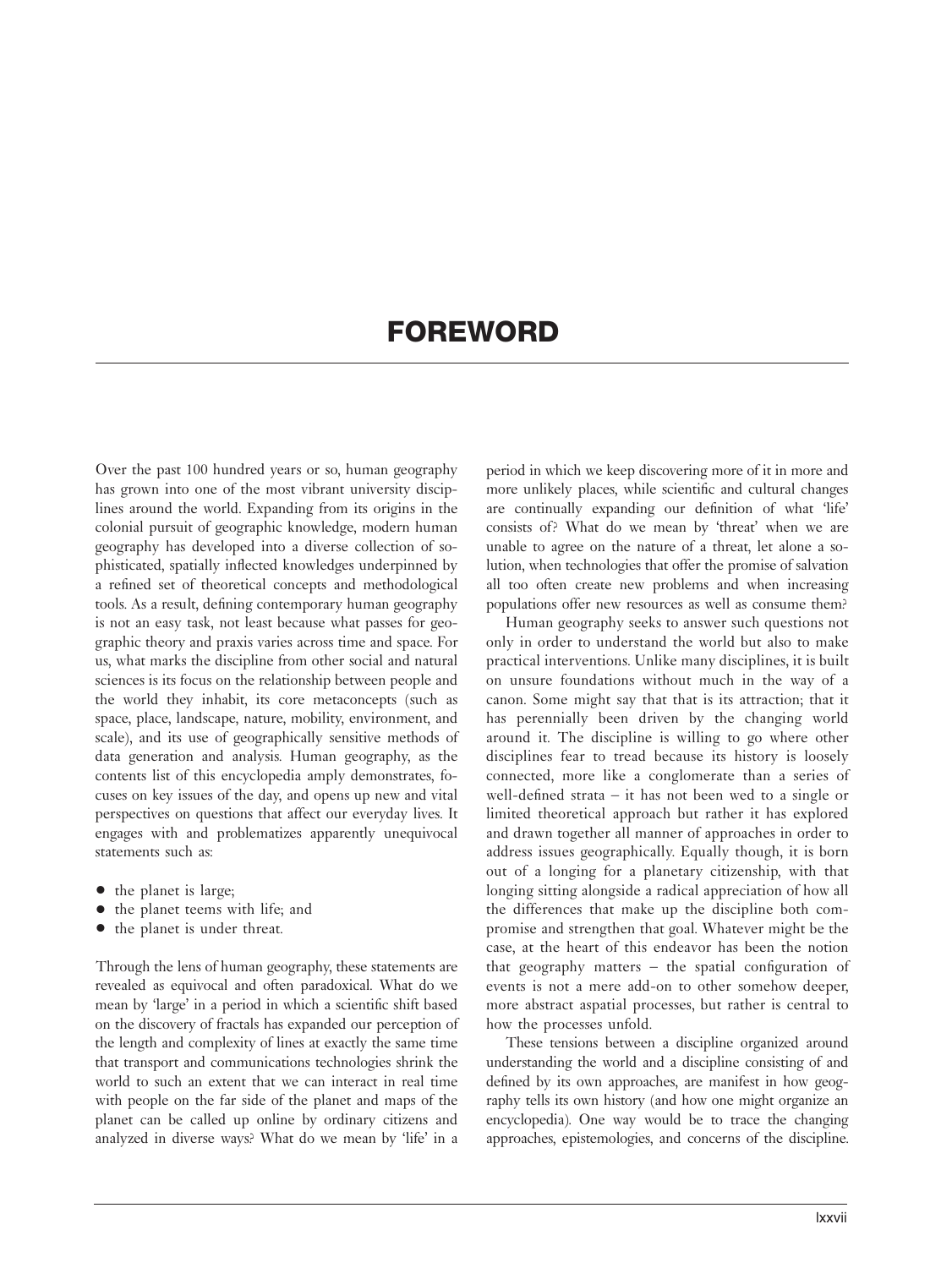Thus one could track the multiple interpretations of the writing of Alexander von Humboldt, often cited as one of the key disciplinary ancestors. Alternately, one could chart the intellectual genealogies of 'key' texts, concepts, and places to provide counterpoints to more traditional chronological histories of various theoretical schools. Or, one could create accounts that organize the discipline via key processes and events in the world. To take other examples, there are presently attempts to write about differences in more satisfying and nuanced ways, ways that can bring about new means of living and experiencing the world through reinventing familiar categories like gender, race, and sexuality, categories that have their own complex geographies which are a very part of the process of reinvention. There are efforts to reconceive cities taking account of the affective, the mundane, the ongoing incompleteness, fuzziness, and unpredictability that make up urban life, and there are attempts to reimagine the economic as thoroughly infused with the cultural. Sometimes clumsy and awkward, sometimes plain inspired, these kinds of developments are surely worth following in a world too often characterized by division and despair. And follow them, this encyclopedia does.

## The Encyclopedia

The International Encyclopedia of Human Geography is a multinational attempt to capture and trace the state of human geography as a discipline and as a description of the world as it exists today and as it changes its shape in the future. Its ambition, in other words, is to provide a major and continually updated resource that provides an always temporary but hopefully authoritative means of answering questions of the sort posed above, and many others like them. This it does by taking on the venerable format of an encyclopedia which we can understand both in its original meaning as a course of education – in this case with the description 'human geography' – or in its more modern meaning as treating a particular branch of knowledge comprehensively through the medium of articles arranged alphabetically, by subject.

Of course, producing an encyclopedia provides real opportunities, most especially the ability to stretch out explanations in a way not available in the more common dictionary form. Thus, our aim has not been to produce a portable, condensed summary or bite-sized definitions of concepts, but rather clear, authoritative statements that set out the evolution and implications of geographic thought. Such an endeavor also produces some inevitable challenges. We want to use these challenges to explore how this encyclopedia has been put together, understanding that such challenges do not have to be understood just as undesirable or unpleasant choices between alternatives. They can equally well be understood as producing the means to fuel productive encounters.

The first challenge is an obvious one. There is an inevitable degree of arbitrariness about what is included and what is not. We have made an honest attempt to cover the whole range of what can possibly be treated as human geography in terms of issues on the ground and traditions within the discipline. This has been achieved through an intensive, iterative process involving all the editors, worked through at face-to-face meetings, conference phone calls, and e-mail. Inevitably, there will be topics, methods, and thinkers considered important by some that we felt did not justify a stand-alone entry. Moreover, we fully expect that as some issues grow or decline in importance – to the world and/or the discipline – we shall have occasion in the future to expand or contract the coverage in different fields. This dilemma of selecting what to cover brings with it other issues too. Foremost among these has been how to shape the coverage of each entry and title each entry in an informative yet pithy way. There are many bodies of conceptual and substantive knowledge that cannot easily be encompassed by a single term or phrase. The result is that some of the entries have somewhat contrived titles. Better that, though, than titles that are vague or oblique, especially in these days of voluminous information accessible across the Internet.

The second challenge is an authorial one. It was a guiding principle of this encyclopedia that we would attempt to extend authorship beyond the 'charmed circle' of Anglophone/Western geographers, both as a response to postcolonial critiques and as a response to the critiques of scholars from outside the Euro-American zone who felt disenfranchised by what is possible to perceive as an Anglophone/Western ascendancy. We have then been attentive to the geographies of the discipline of geography, not least since scholars in diverse locales see the world differently in terms of what processes seem most important and what traditions of interpretation they use. We have not always been successful in achieving our goal of wide international authorship, partly because the geographical establishment is simply larger in some countries than others and partly because human geography still bears some of the marks of its own history, not least as a colonial enterprise. Inevitably perhaps, the historical geography of geography kept coming home to roost. Moreover, scholars from different locales had varying abilities to contribute due to issues of time, access to resources, and language. As a result, we have not been able to include some topics and perspectives. That said, entries have been solicited from 844 scholars located in over 40 countries around the world working within different traditions and we have managed to describe the different ideas and practices of geography in many countries/language groups. Again, this is a project that will be added to, over the coming years.

The third challenge was to draw on the expertise of the human geographical community in ways that ensured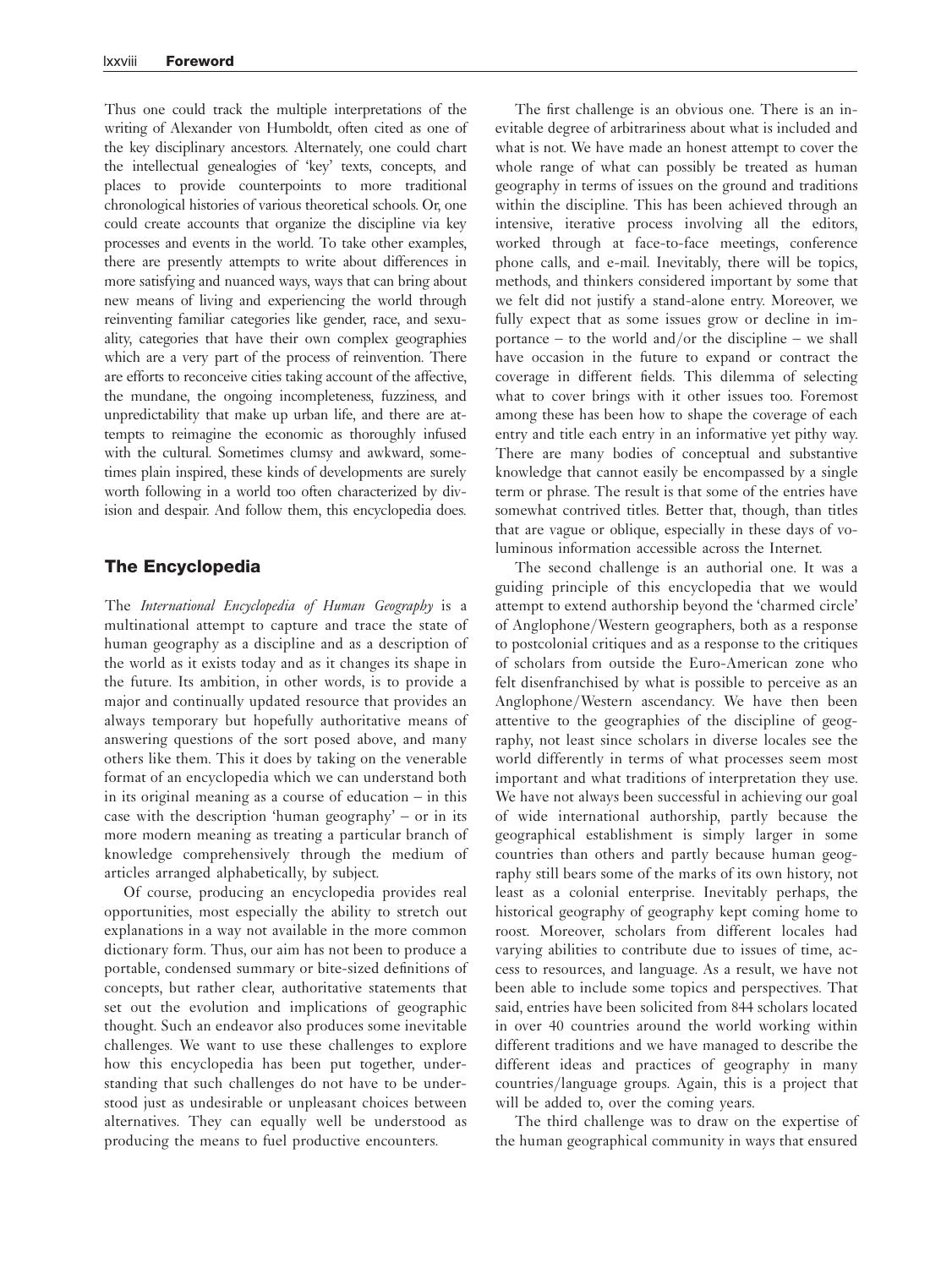some degree of diversity. In particular, we are proud that we have been able to balance the voices of established scholars with those of younger writers. This has had salutary effects. For example, we have been able to trace the history of philosophical ideas in geography both from the point of view of those that have been deeply involved in the explosion of different conceptual possibilities that took place in the discipline from the late 1960s onward, as well as the point of view of younger scholars who have set out quite different agendas.

The fourth challenge was to ensure a relatively consistent standard of scholarship for each entry and to provide a balanced content with respect to ideas and geographical coverage. To that end, each entry was initially refereed by a section editor who had overall responsibility for a selection of related entries (e.g., political, urban, regional development, quantitative methods, people) and a senior editor. Each senior editor oversaw three sections in order to ensure sections were approximately commensurate in style, content, and length. To provide breadth as well as depth, authors were asked to draw on examples and traditions from around the world and not simply rely on charting an issue with respect to their own local circumstance.

The fifth challenge was to use the Internet in productive ways. One of the motivations for this encyclopedia was the production of a platform upon which we might then build a future memory for human geography. It is an attempt to begin to produce a living, breathing archive which will gradually evolve, by using the powers of the Internet. Though in this first edition, both print and Internet editions exist side-by-side, in later editions the Internet edition will exist singly, opening the way to a vision of geography which is in keeping with the age in which we now live. Since the articles are on the web, it will be possible to update them on a regular, rolling basis without having to wait for the revision of every other article. Equally, they will have all kinds of extra resources associated with them – illustrations of all types, including more and more videos as well as maps and diagrams, 'active' reference links that will take the reader straight to the listed journal article, and so on. Then, more articles will be added at regular intervals, both filling in gaps and supplementing existing articles. All articles will be left in  $situ - old$  articles will not be deleted – so that, in time, we will be able to produce a 'timeline' for many subjects, making it possible to see how thinking has evolved, thereby producing a real sense of historical accretion. Over time, we hope that the encyclopedia will become an institutionalized memory of human geography.

The sixth challenge was to produce an encyclopedia of human geography that was relevant to issues that must concern us all. We sought an encyclopedia that espoused responsibility to the planet and its people certainly. But we also became, however awkwardly and unsuccessfully, involved in thinking what that responsibility might mean. A difficult but ultimately productive instance of what this might entail – and how difficult it can be to think through – was provided by the proposed boycott of the encyclopedia by some authors concerned at Reed International's (a sister company to Elsevier) involvement in the arms trade, an affair settled when Reed withdrew from these activities. Here, we saw the same concerns being aired by many participants but radically different solutions being put on offer. We hope that the encyclopedia mirrors this diversity of response.

Bringing these six, and especially the last three, points together we hope and trust that this encyclopedia will be counted as a contribution to the global commons of knowledge. The production of a discipline depends on the goodwill of many who labor over ideas, who disseminate, review, and rework them. We are painfully aware that in the current global climate of academia, when what counts as valued academic practices is narrowing, writing authoritative and scholarly articles for publications such as this venture provides few rewards and attracts little institutional support. However, it is a vital component in the reproduction and development of a discipline. Rather than simply being understood as the creation of canonical knowledge by authorial communities we would like to thank all those who have written and reviewed material here for an activity that may be deemed a professional service but is one that, sadly, is seen as subverting the institutional priorities of a number of universities.

## By Way of Conclusion

This encyclopedia is an attempt to summarize knowledge of the discipline using the encyclopedia format. In time, we hope that this encyclopedia will build into a comprehensive resource which constitutes both an archive of the discipline and, of course, of what it knows about the world. That knowledge, what facts are arraigned to support it, and what theories and methodologies are used as a means of making it credible, is, of course, a movable feast. Think of the notion of the 'world', which it is easy to demonstrate has changed its form many times over the course of history, as the development of the map shows all too well as Denis Cosgrove noted:

There is no single map of the world, but a vast range of images that present different facets of the globe and its contents. ... A map of the world is a global cultural artefact, an extraordinary human accomplishment, produced by contributions from many cultures. It is a highly sophisticated scientific achievement, and each advance in the various technologies that coalesce within it renders it more detailed, flexible, and widely available. Google Earth is certainly not the last stage in its evolution.